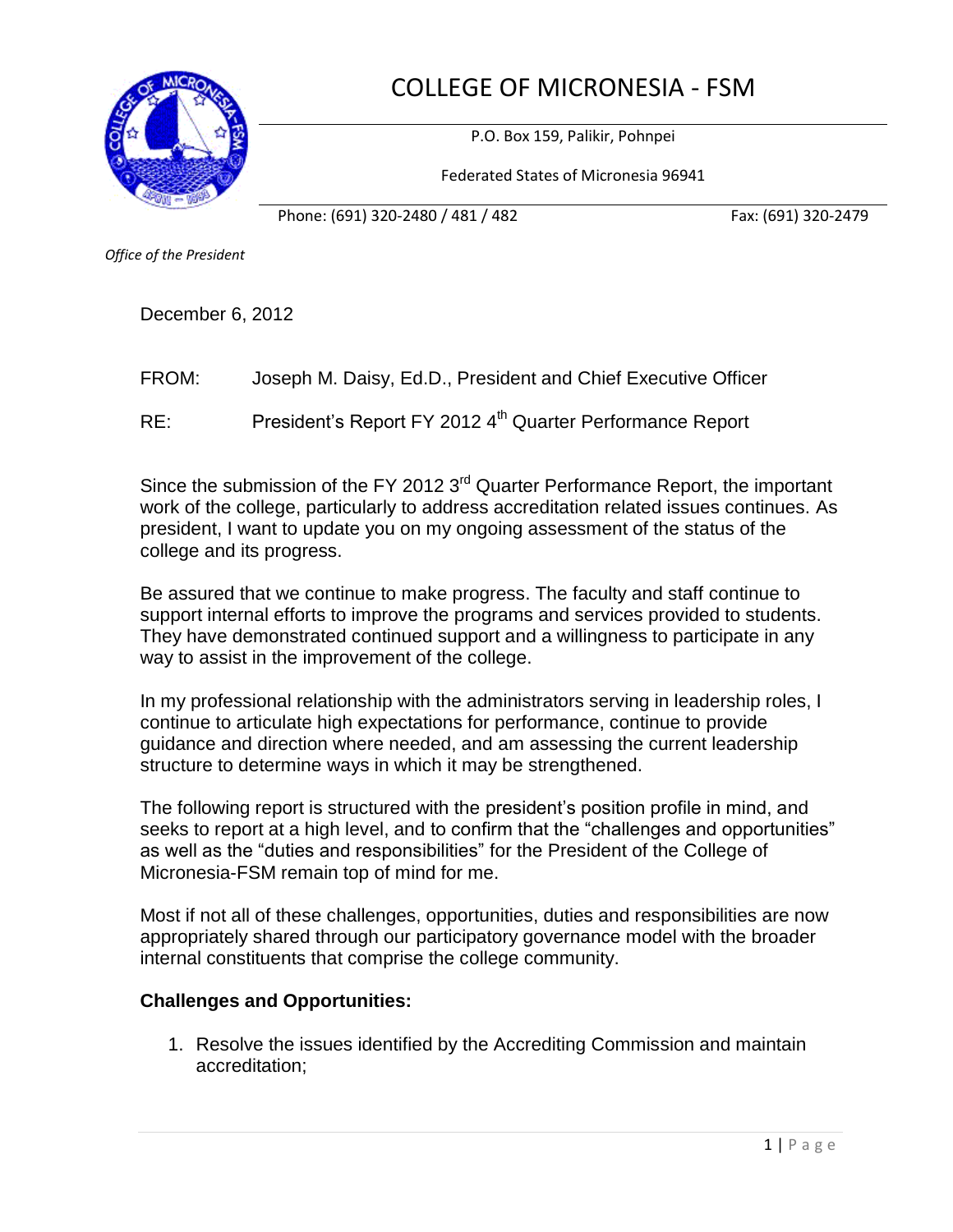Regarding accreditation, we continue to make significant progress, yet continue to face significant challenges, especially related to the anticipated impact of the JEMCO decrement. Frankie Harriss has continued to provide extraordinary leadership as ALO and as Vice President for Institutional Effectiveness and Quality Assurance (VPIEQA) in directing the college's focus, energy and efforts to document the progress to address accreditation related concerns.

We received notification of the Commission's action on our Follow-up Report, Supplemental Report and presentation before the Commission in early July and shared it publicly. The Commission was impressed with the significant progress made and believed that the college is in the right direction toward meeting all standards. More importantly, the Commission extended our timeline beyond the two year limit imposed by the U.S. DOE.

From my perspective as president, there is so much more we need to do, and while we may have made important progress in these areas, it was not enough to resolve the probationary status. I also remain confident that, by the submission of our combined Midterm Report and Follow-Up Report in March, 2013, we will be able to satisfactorily address all areas related to the threat to our accreditation save one, financial support.

The Commission has indicated that there will be a team visit after the submission of the combined reports, most likely in April. The team will generate an Evaluation Team Report, and the college will have an opportunity to submit a supplemental report in May, as well as appear before the Commission again for five minutes when it meets in June of 2013.

Although FSM Congress appropriated \$700,000 for FY 2013, should FSM Congress not re-instate the rest of the decrement resulting from the JEMCO resolution, the college would find it extraordinarily challenged to continue to meet the standards for accreditation.

The college will need to assess the impact of the loss of the \$700,000 per year up to \$2.8 million, reduce the college's academic programs, faculty, staff and services, accordingly to address the funding loss, and to report this to the Commission.

The college will need to present scenarios to the Board of Regents for consideration regarding next steps to ensure a balanced budget. However, as you are aware if the funding gap is not closed, the scenarios will be painful for the college to endure.

2. Cultivate a culture of genuine communication, inclusiveness, participatory governance and respect for all;

College wide meetings were held in early July to present the action taken by the ACCJC regarding the college's accreditation. Additionally, the action letter, and the team's evaluation report were posted on the college's website. The action letter was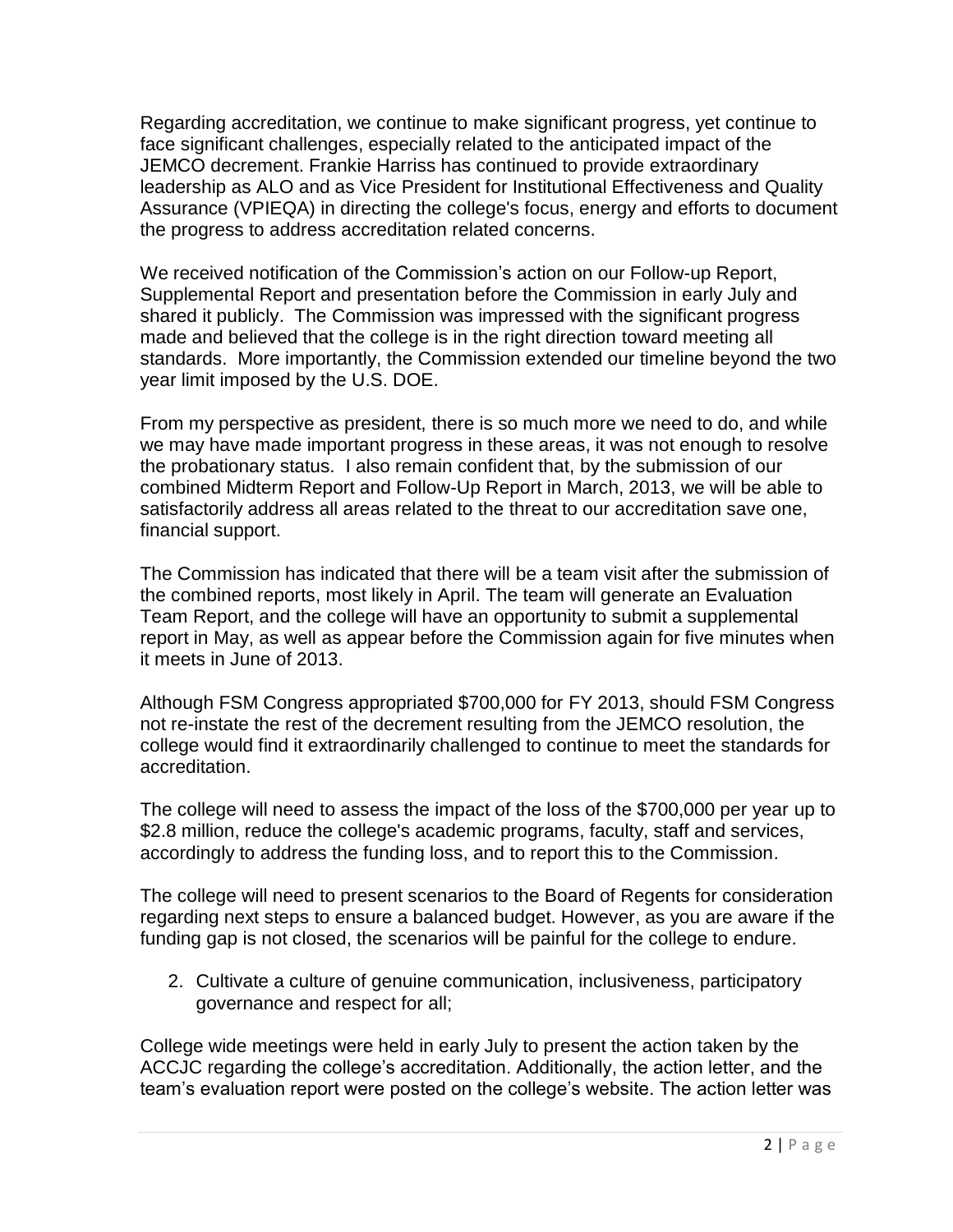sent to President Mori, and an accreditation related article was published in the The Kaselehlie Press to ensure widespread dissemination.

The college continues to work with Wilson Hess (former president at CMI) and his team from Sandy Pond Associates, to assist in the process to fully address all of the college's accreditation issues, and more importantly to build internal capacity. His group helped both CMI and CNM to successfully address their serious accreditation issues. I am confident that with their continued engagement through June 2013 they will successfully support us in our efforts to do the same.

At the Visioning Summit on August 8-9, 2012, the results of the in-service work by the faculty and staff were shared, as well as the recommendations from the Assessment of the 2006-2011 Strategic Plan, and both were linked to the "Visioning Summit/Part 1." In addition, Visioning Summits/Part 2 will be held in each of the other states and the results from the Visioning Summits will be linked to initial planning for the new strategic plan: *Wasahn Kamarain: 2013-2017.*

The college continues to benefit and learn from the current participatory governance structure. Findings from the communications plan assessment report suggest that we are moving in the right direction and suggested that "broad-based participation in college governance is the new normal at the college."

These accomplishments went a long way in demonstrating to the visiting team and the Commission that we have completed one more step in closing the assessment loop on at least the first area of concern.

Finally, bi-meetings with the Cabinet continue to ensure the effective and efficient operations and needs of all areas of the college are being met in a timely manner. It also provides a forum for sharing of expectations, plans, ideas, concerns, and information. Additionally, a one on one bi-weekly meeting between the president and each vice president has been instituted to provide opportunities to discuss areas of strength and improvement in respective areas.

In all ways, I continue to express my commitment to an open, inclusive, respectful and participatory governance model.

3. Determine and implement solutions to the fiscal consequences of declining compact funding and challenging economic times;

In progress. Future steps depend upon the action taken by the FSM Congress to restore the decrement resulting from the JEMCO resolutions. Should such action not be taken, entire COM-FSM community will need to consider the existing and previously proposed scenarios, and the development of several new scenarios.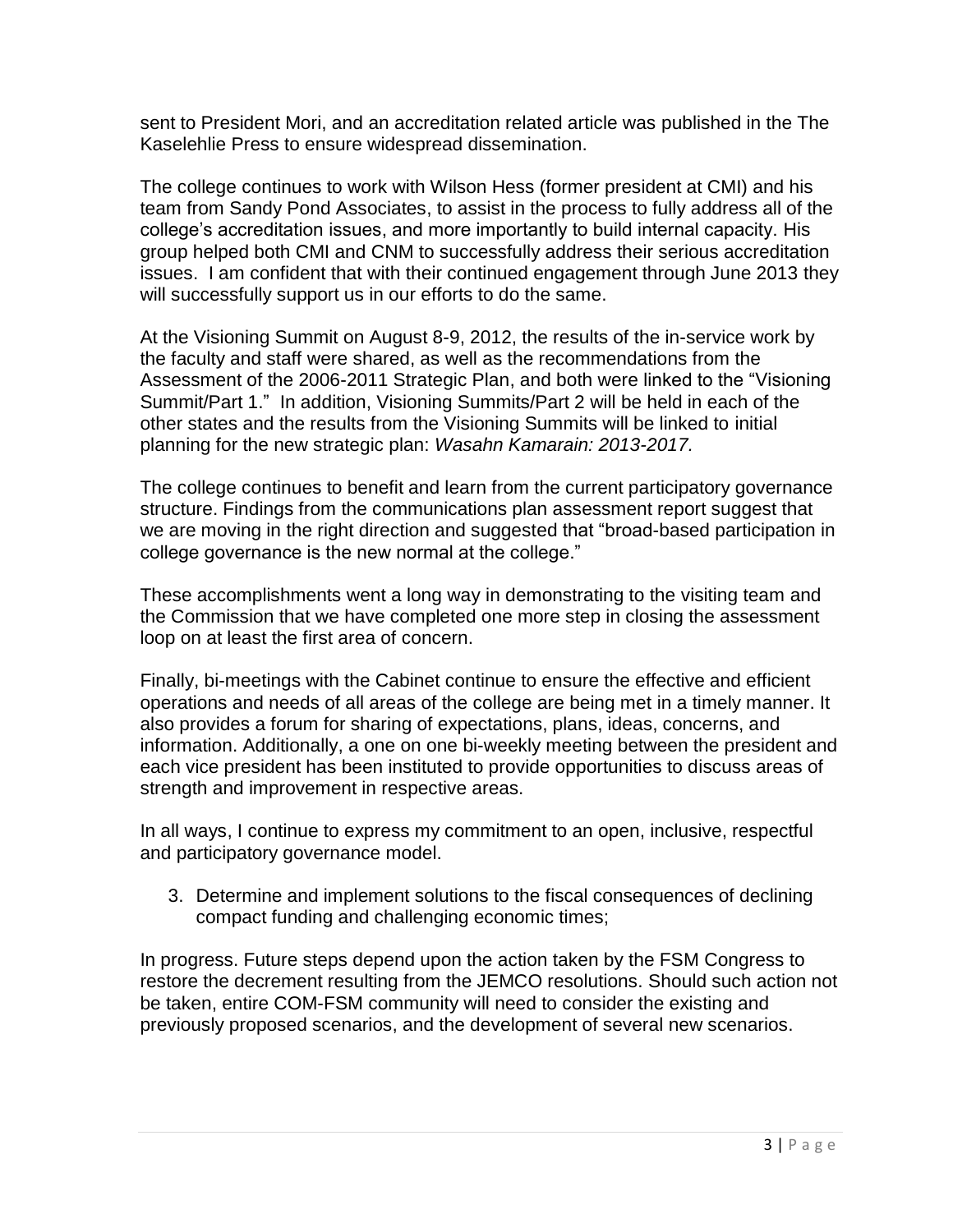The college continues to explore new streams of revenue, the development of partnerships and achieving new efficiencies to address the decline in compact funding and the challenging economic times in which we find ourselves.

The college has met with McREL to discuss several grant funded initiatives supporting early childhood education, and the establishment of college sponsored "pilot" charter schools in collaboration with interested state departments of education.

We have met with representatives from BECA International Consultants, LTD. engineering and architects, to explore the college's need to creatively address its energy needs, and to assess its space utilization needs. A proposal for a space utilization study which will need to be completed as part of the college's facility plan and liked to the integrated educational master plan has been developed. The IRPO is preparing an application for a technical assistance grant to fund this study. (Should we include the OIA support per Joe's meeting with Savage?) This firm was responsible for the physical transformation of the College of the Marshall Islands.

Unfortunately, other program initiatives and opportunities will need to wait until the college has successfully addressed the accreditation issues for which it is on sanction.

4. Enhance overall standing of COM-FSM and advocate for the college in all arenas;

Further discussions on additional areas for collaboration are expected.

5. Advance academic excellence through continually assessing programs and services, attracting and retaining quality faculty and staff, promoting student centeredness, and addressing the problem of underprepared students;

In progress. Through the work of standing committees, and the program prioritization process, and through the work of the professional development committee. The college has completed its first round of academic program prioritization, and will now begin a similar process for non-academic program prioritization. In an effort to attract and retain quality faculty and staff, an internal proposal to address the current salary freeze is being analyzed to determine its feasibility and its associated costs. Should it be determined to be feasible given the college's current and projected financial position, it will be reviewed by the college's relevant participatory governance committees, and then it will be brought to the Board of Regents for its consideration.

6. Refine and successfully implement the comprehensive long-range educational master plan and ensure linkages to all college plans;

In progress. Through the work of the program prioritization process, the planning and resources committee is in concert with ongoing efforts to address related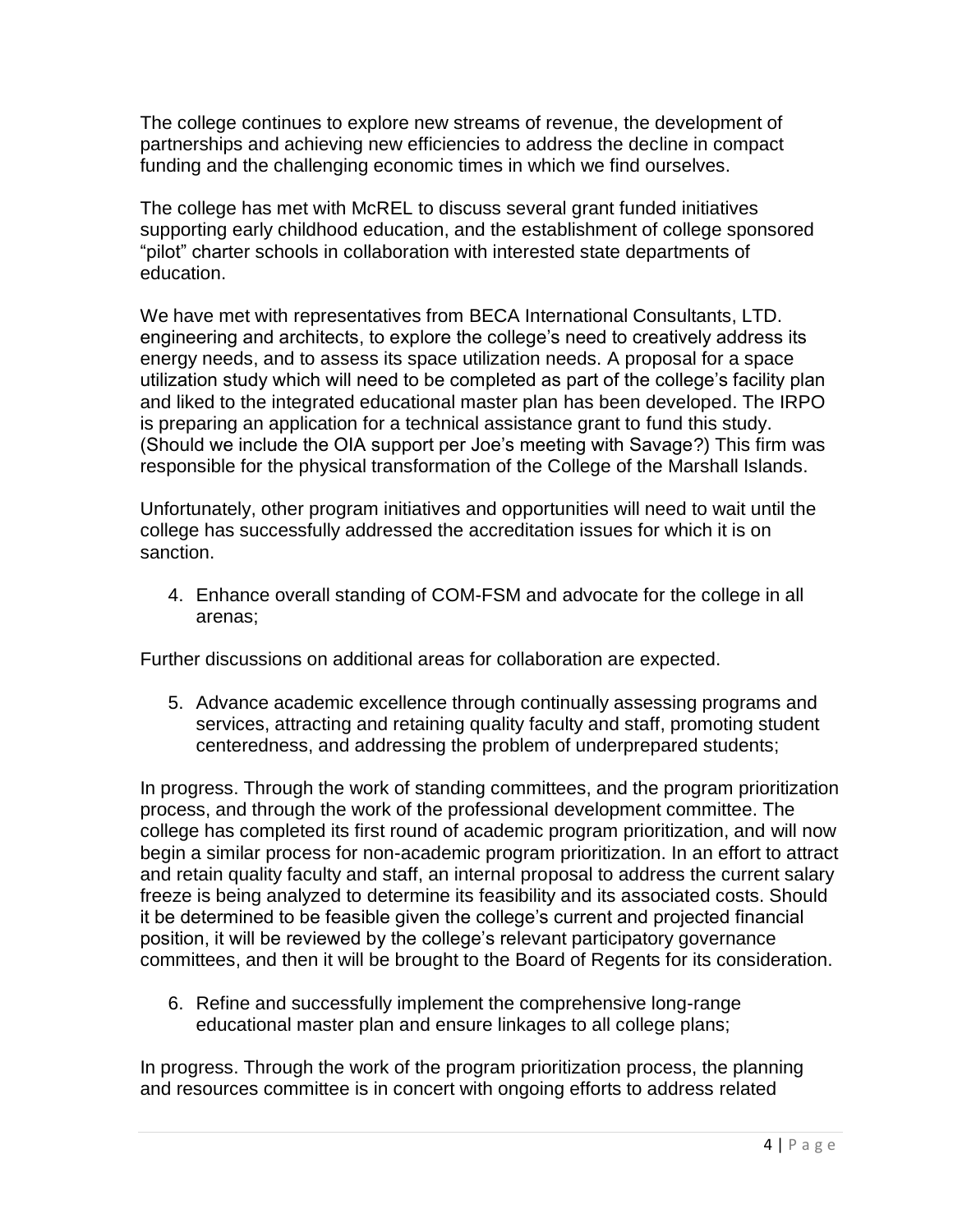accreditation concerns. Most importantly, the college has completed its first five-year integrated master plan which links, instructional, IT, Human Resources, facilities, and financial plans. This plan will serve the college well as it looks forward to "confronting challenges and creating its future." This plan was reported to ACCJC Commission at its June meeting, and represented the resolution of an area of significant concern to the Commission.

7. Implement and assess the recently approved organizational structure and reporting procedures and make changes for an efficient, effective, and sustainable institution;

The Management Team, comprised of the Deans, and Directors, is now functioning in an advisory capacity and meets to share information, identify areas for improvement, recommend solutions to problems, and apply respective skills and knowledge in support of all areas of the college.

A more extensive assessment of the college's organizational structure resulted in the establishment of an Executive Committee, comprised of representatives from the council of chairs, faculty and staff senate, management, students and cabinet. The committee is the final link in the participatory governance process. As well, some additional position changes, shifts in responsibilities, and reassignment of reporting responsibilities will need to be made in the near future. (What about combining Yap Campus and FMI?

## **Duties and Responsibilities:**

1. Provide leadership for the college as a whole, including planning, development, implementation of educational and fiscal programs and services of the college;

In progress. The president continues to work closely with, and meet with a wide range of stakeholders related to ongoing instructional, student services, financial, facilities, and overarching educational master planning. He continues to listen, learn, form impressions and share his ideas for ways in which to address the challenges faced by the college and to strengthen it moving forward.

- 2. Ensure campus action and policies are in accord with decisions officially adopted by the Board and information and advice to the Board are accurate, complete, and timely; AND
- 3. Provide administrative direction in the development and initiation of campus policies and procedures, as well as the organizational structure;

In progress. The President has continued to meet with Steve Finnen, who provides legal counsel to the college, and Rencelly Nelson, Director of Human Resources for ongoing review of policies for the purpose of a full policy review and assessment process for all of the policies, procedures and organizational structure of the college.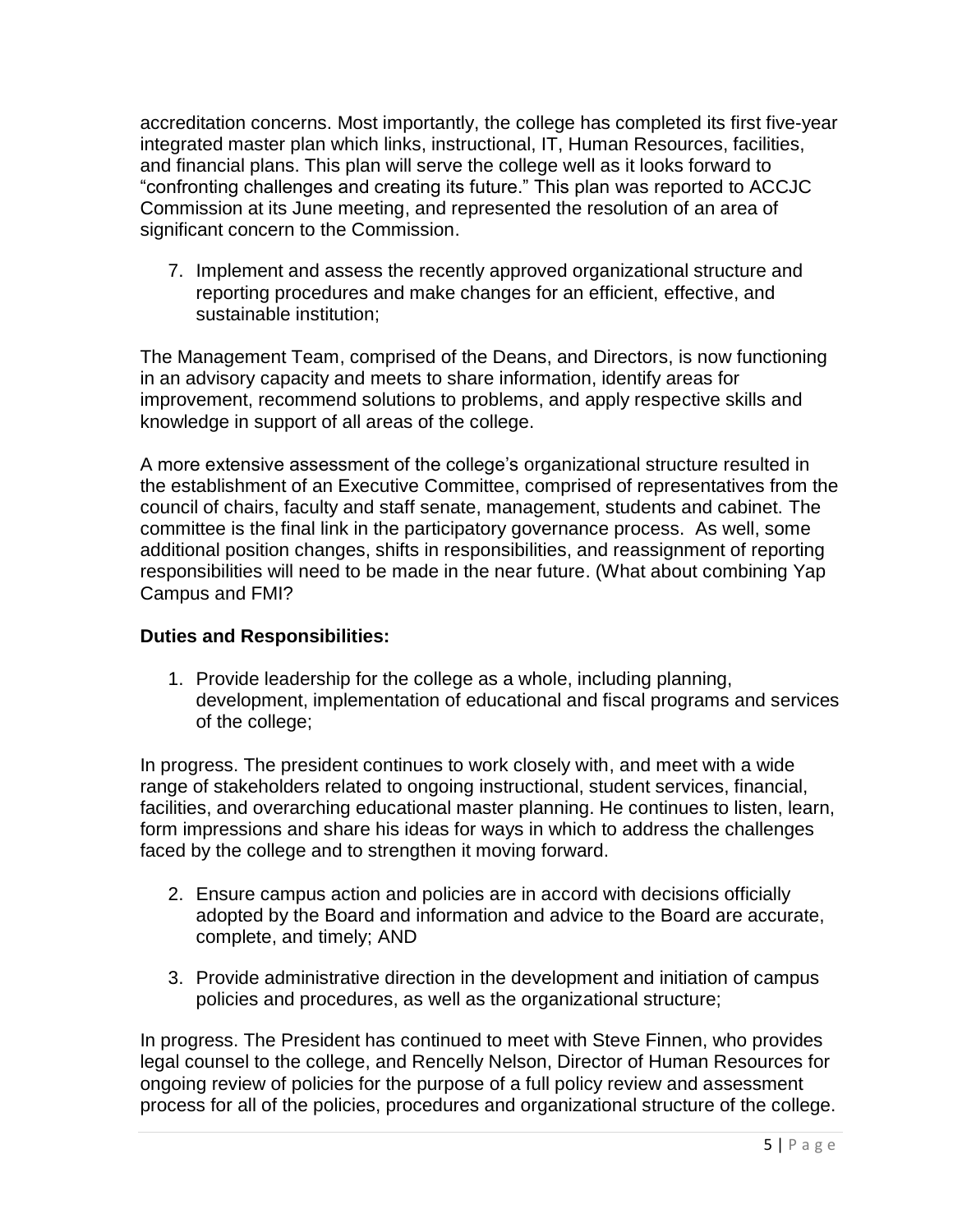A slate of draft policies and revised policies will be presented at the next meeting of the Board of Regents for consideration and approval.

4. Develop a vision and formulate and implement long range strategic plans;

In progress. The investiture remarks have set a clear tone and direction for the college. The Presidential "white paper" has laid out the framework for long range planning.

The Assessment of the 2006-2011 Strategic Plan Report effectively closes the assessment loop on the last strategic plan. The report contains three major findings and recommendations to address the findings which were used as one of the core documents for the Visioning Summits.

5. Build and maintain a cohesive and highly functional senior administrative team, delegate responsibility appropriately and hold individuals accountable;

In progress. The president continues to meet with members of the administrative team both individually and collectively as cabinet. The cabinet meets bi-weekly to consider a wide range of agenda items regarding the entire spectrum of the college. The president has also articulated his expectations to members of the cabinet, and continues to emphasize important characteristics of leadership on a daily basis. Professional development and training activities designed to improve performance will be identified and inform goal setting and performance reviews.

6. Oversee performance management of the organization through implementation of work planning and performance evaluation linked to Key Performance Indicators (KPIs);

Planned for the future.

7. Maintain the college's accreditation;

## In progress. *(See response to Challenges and Opportunities #1 above)*

8. Promote excellence by sustaining the cycle of continuous quality improvement;

In progress. Included among accreditation related activities and cabinet meetings is an ongoing review of the ways in which the college is cultivating a culture of assessment, reviewing current strategies and determining new and additional ways in which to measure progress.

9. Direct the preparation of the annual college budget to ensure reflection of the college's strategic direction and goals;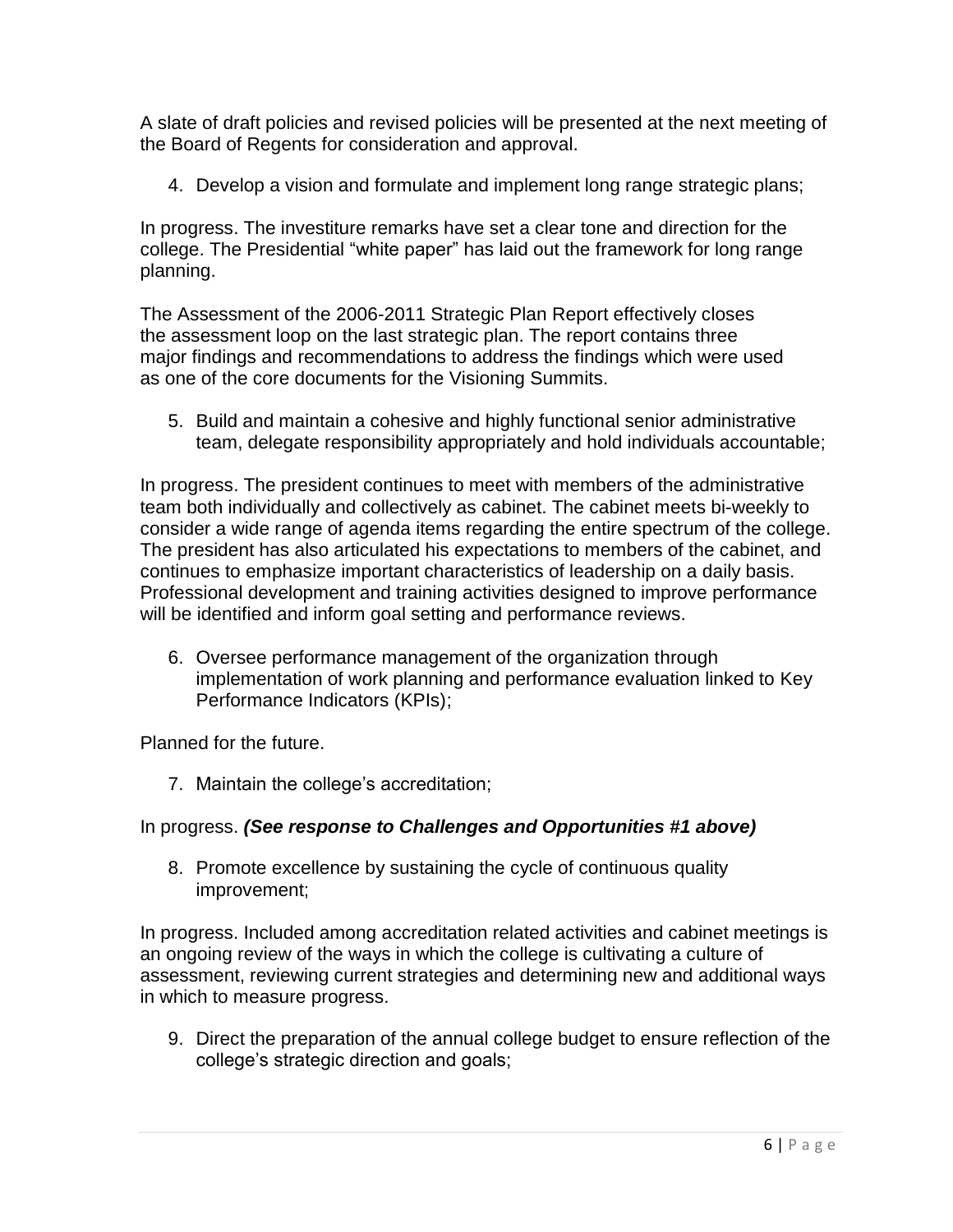In progress. The Five Year Integrated Master Plan will inform the development of the budget for 2014, 2015, 2016, and 2017.

10. Monitor the efficient and effective uses of the college's resources, safeguard assets, maintain appropriate internal controls and guarantee quality and integrity of all financial and non-financial reporting and disclosures;

On-going. The president has articulated his expectations to cabinet and beyond regarding the dual roles and responsibilities held by each. First is responsibility for the respective area, and the second is responsibility to the college. Decisions are expected to be informed, analytical and one's signature is expected to have meaning. Members of the cabinet are expected to review and approve requests for travel and meetings that are only for the following; "meaningful" professional development, related to accreditation, or aligned and consistent with the college's mission.

11. Strengthen and grow the college's endowment fund;

In Progress. The college has contracted Thomas Roha who has extensive experience with the requirements associated with the establishment of a foundation and worked for the College of the Marshall Islands to establish their foundation. It will take approximately one year to complete the process to establish the foundation "The Friends of the College of Micronesia-FSM."

The president is working to develop a fundraising plan and to that end has established a team dedicated to those related activities. The first event was a raffle held on the first day of the Visioning Summit. Other events including Board of regents sponsored dinners, and a 20<sup>th</sup> Anniversary Celebration are under consideration.

12. Develop and maintain channels of communication with and among employees regarding all aspects of college operations;

In progress. *(See response to Challenges and Opportunities #2 above.)*

13. Maintain a highly visible leadership role in the communities served and develop and maintain strategic partnerships;

In progress. *(See response to Challenges and Opportunities #4 above.)*

14. Seek funding for the master infrastructure development plan and maintenance program;

In progress. The Institutional Research and Planning Office (IRPO) is preparing an application for a technical assistance grant to support a college-wide space utilization study as part of the development of a college facilities master plan.